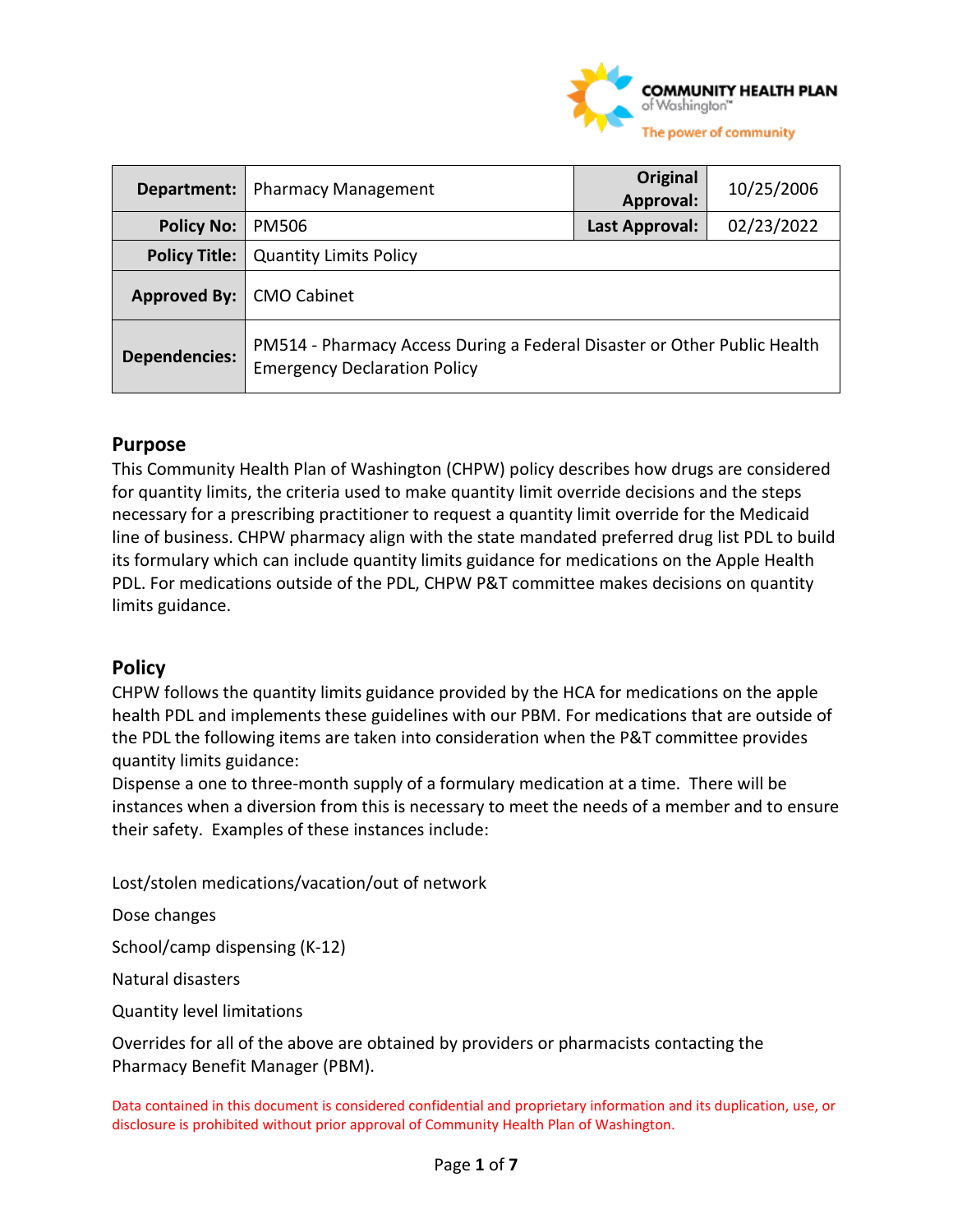

#### **Quantity Limits**

- 1. Quantity Limits include limits on both:
	- a. The quantity or amount of medication that can be dispensed per time period, such as 30, 60, or 90 days.
	- b. The number of days' supply of medication that may be dispensed to a patient at any one time.
- 2. Drugs are considered for Quantity Limits when any of the following criteria are met:
	- a. There is significant clinical concern about potential overuse of an agent.
	- b. There is potential for significant use that is deemed not to be cost effective.
	- c. There are scientifically supported maximum use guidelines, which if exceeded, have the potential to increase the risk of harm.
- 3. Quantity Limits are based upon information from authoritative sources considered in light of the characteristics of CHPW's member population and local practice conditions.
- 4. Quantities over the Quantity Limit will not be covered under prescription drug benefit. Members may purchase additional quantities, but this cost will not be reimbursed by CHPW.
- 5. If medically necessary, Quantity Limits can be overridden.
- 6. The treating practitioner or pharmacist can request an override of the Quantity Limit.

#### **Decision Override Criteria**

- 1. The following criteria are used to make override decisions:
	- a. Loss or Increased Need of Medications (Ample Supply)
		- i. Medications are lost. *Lost medications* are replaced once per year without the need for an explanation or justification.
		- ii. Dosage changes occur, creating the need for an increased quantity of medication.
		- iii. A child needs a second prescription for school dispensing (grades K-12).
		- iv. A natural disaster creating the need for a member to replace destroyed or lost medication. Example: flooding has driven the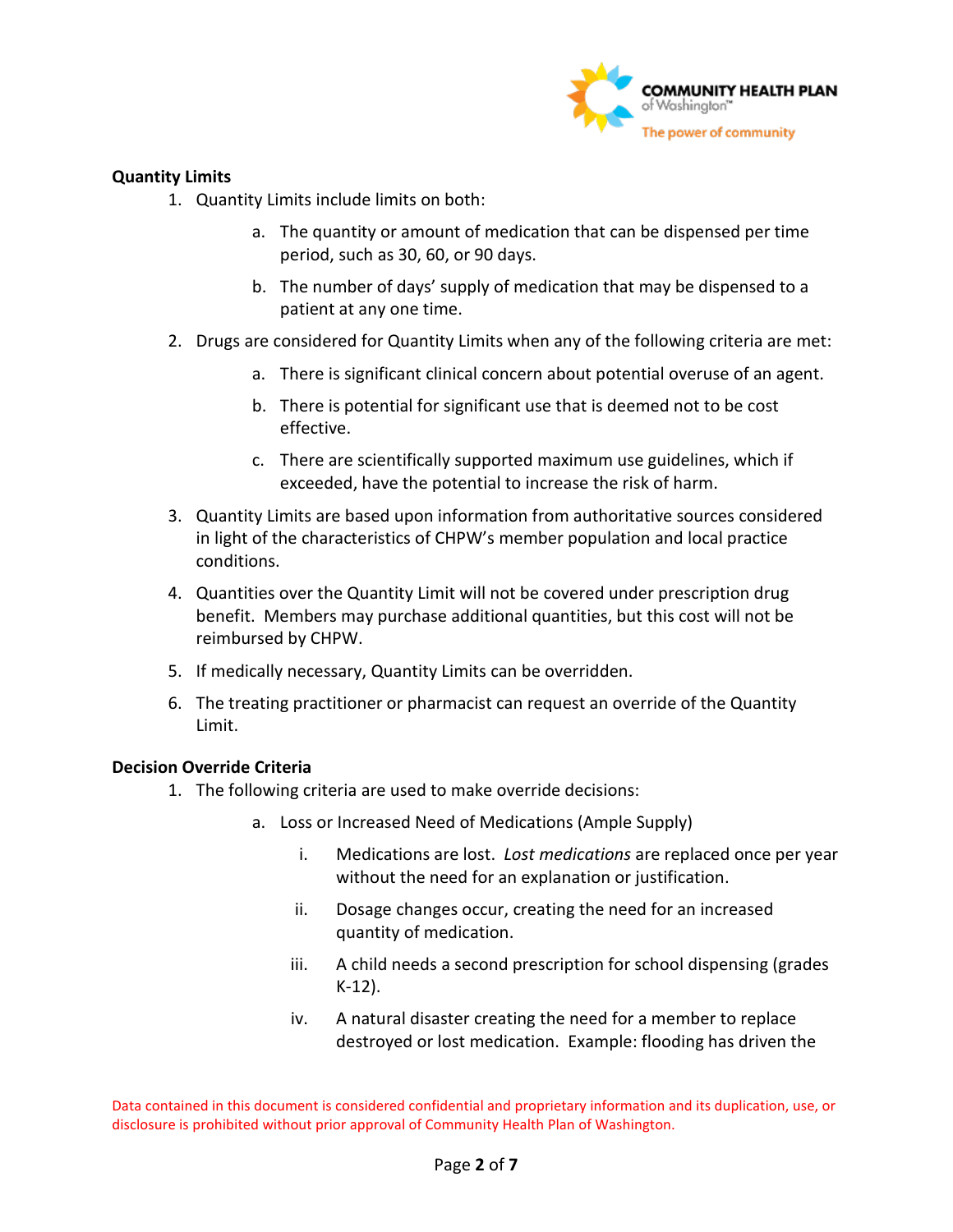

patient out of their home and their supply of medication was destroyed by the flood water.

- b. Quantity Level Limitation (Quantity Level Limit)
	- i. The quantity for which a prescription is written is more than the safe, allowable limit as determined and maintained by the Pharmacy Department.
	- ii. The PBM will ask for documentation from the prescribing provider that supports the need for the increased quantity and determine if it meets the criteria provided by CHPW.
	- iii. CHPW will always cover the remaining cost of the medication, after the member's applicable co-pay(s) and up to the quantity limit, even if the member does not meet the criteria for the additional amount.
- c. Other Situations
	- i. Additional circumstances not listed above, including but not limited to an emergency supply of medication needed when a delay in authorization would interrupt a drug therapy regimen or pose a threat to the member's health and safety, may require an override. These will be handled on a case-by-case basis by the PBM working in conjunction with the Pharmacy Department staff at CHPW.

#### **Decision Override Process**

- 1. A Clinical Specialist, under supervision of a Clinical Pharmacist, reviews the request for suitable justification based on the written criteria provided by CHPW and either approves the override or requests additional information from the requesting provider.
- 2. The PBM makes all reasonable attempts to obtain information needed to make a timely determination by contacting the prescribing practitioner or designated staff to obtain needed information.
- 3. If the request is approved, the Clinical Specialist informs the requesting provider and a payment authorization is entered in the system.
- 4. If there is uncertainty whether the request meets the criteria for approval by the Clinical Specialist or Clinical Pharmacist, the information is evaluated by a physician.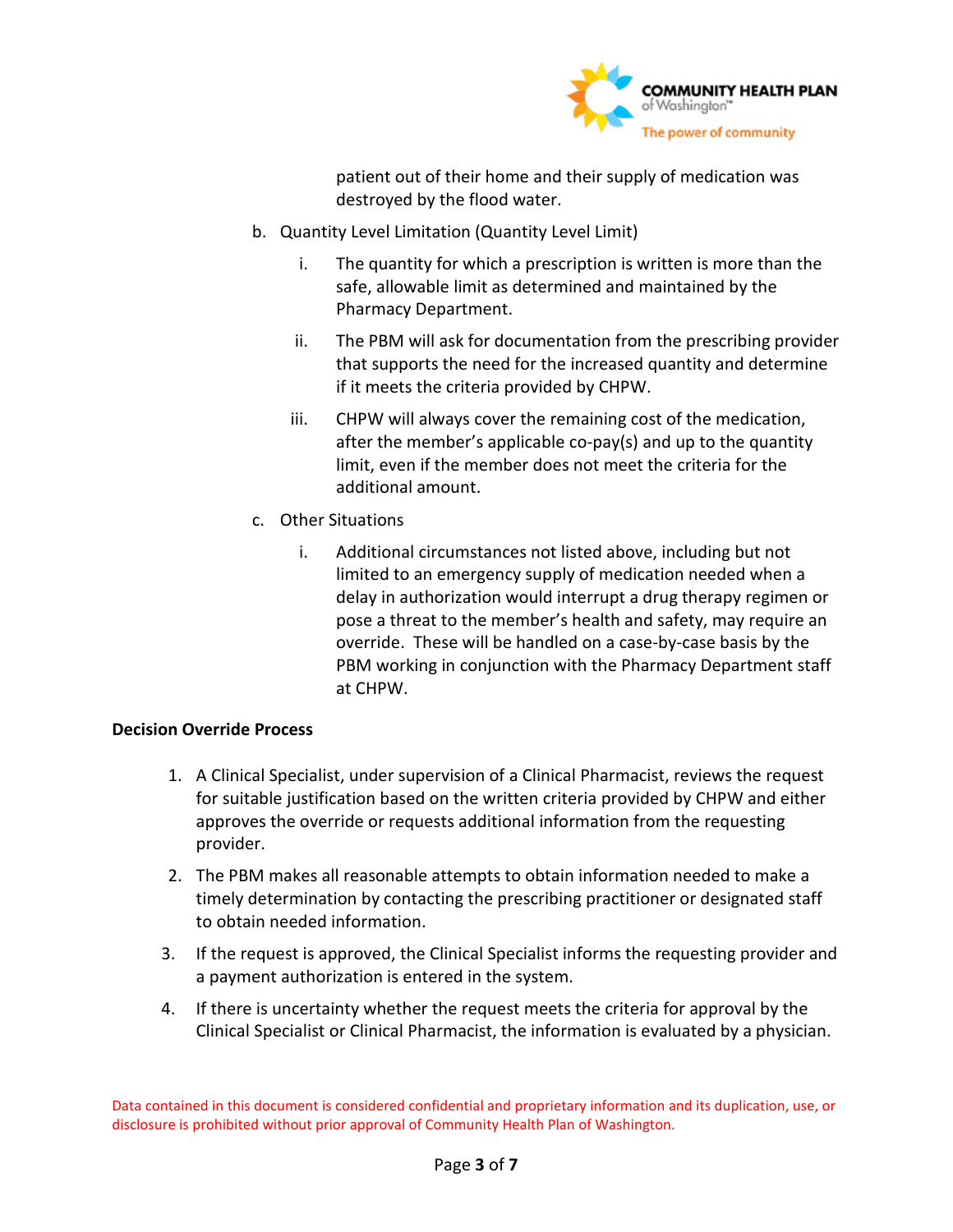

- a. If the physician approves the request, the process continues from the step above.
- b. If the physician denies the request, the provider is informed verbally during the call and the provider and the member are informed in writing of the reason for the denial of coverage and also of the process for filing an appeal with CHPW.

#### **Timeframes**

Apple Health: All authorization determinations for prescriptions or over-the-counter drugs must be made no later than the following business day after receipt of the request for service unless additional information is required. Any additional information needed must be requested within one business day of the initial request for authorization, Providers have 3 business days to respond to the request. The final determinations must be made no later than one business day after receipt of the additional information.

# **List of Appendices**

A. Detailed Revision History

### **Citations & References**

| <b>CFR</b>                | 42 CFR § 438.210   |        |  |  |
|---------------------------|--------------------|--------|--|--|
| <b>WAC</b>                | 182-530-2100       |        |  |  |
| <b>RCW</b>                |                    |        |  |  |
| LOB / Contract            | $\boxtimes$ WAHIMC | § 17.3 |  |  |
| <b>Citation</b>           | $\Box$ BHSO        |        |  |  |
|                           | $\square$ MA       |        |  |  |
|                           | $\Box$ CS          |        |  |  |
| <b>Other Requirements</b> |                    |        |  |  |
| <b>NCQA Elements</b>      |                    |        |  |  |

# **Revision History**

| <b>SME Review:</b> | 10/25/2006; 09/12/2007; 04/25/2008; 01/08/2009; 06/25/2009; |
|--------------------|-------------------------------------------------------------|
|                    | 05/26/2011; 03/27/2012; 06/19/2012; 03/28/2013; 04/16/2014; |
|                    | 03/26/2015; 07/07/2015; 03/04/2016; 03/01/2017; 03/02/2018; |
|                    | 03/12/2019; 02/22/2020; 02/23/2021; 02/23/2022              |
| Approval:          | 06/08/2010; 06/08/2011; 04/04/2012; 06/22/2012; 04/19/2013; |
|                    | 04/23/2014; 04/07/2015; 07/22/2015; 03/18/2016; 03/14/2017; |
|                    | 03/13/2018; 03/13/2019; 03/06/2020; 03/10/2021; 02/23/2022  |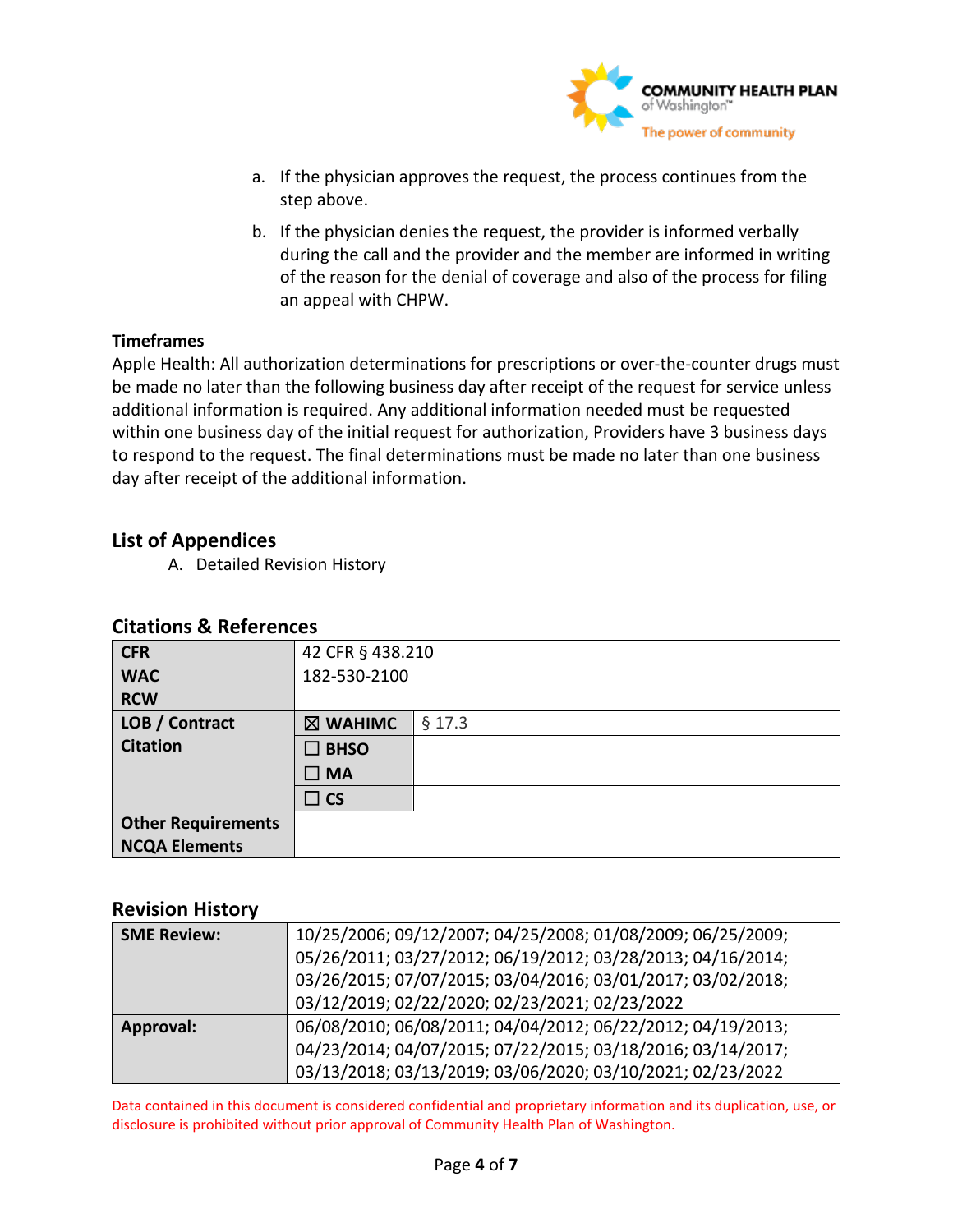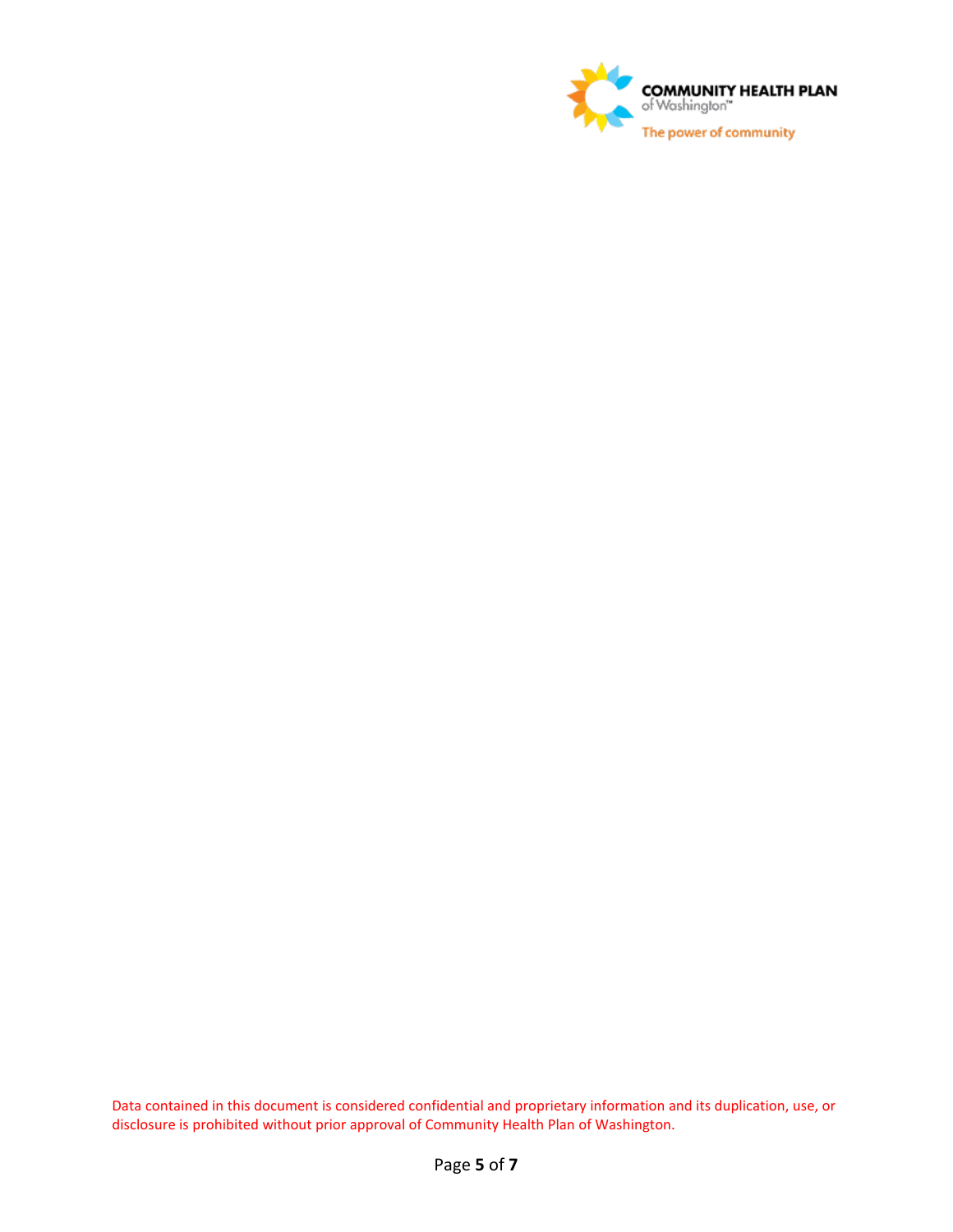

# **Appendix A: Detailed Revision History**

| <b>Revision Date</b> | <b>Revision Description</b>         | <b>Revision Made By</b> |
|----------------------|-------------------------------------|-------------------------|
| 10/25/2006           | Original                            | Rachel Koh              |
| 09/12/2007           | <b>Minor Formatting Changes</b>     | Rachel Koh              |
| 04/25/2008           | Remove reference to PEBB and PEBB-  | Rachel Koh              |
|                      | specific activities. Added contract |                         |
|                      | citation                            |                         |
| 01/08/2009           | Review for style and formatting     | Sunny Otake             |
| 06/25/2009           | <b>Content Update</b>               | Eric Guyette            |
| 06/08/2010           | Approval                            | <b>MMLT</b>             |
| 05/26/2011           | <b>Updated Citations Table</b>      | <b>Eric Guyette</b>     |
| 06/08/2011           | Approval                            | <b>MMLT</b>             |
| 03/27/2012           | <b>Content Update</b>               | <b>Eric Guyette</b>     |
| 04/04/2012           | Approval                            | <b>MMLT</b>             |
| 06/19/2012           | Removed reference to vacation       | <b>Eric Guyette</b>     |
|                      | overrides                           |                         |
| 06/22/2012           | Approval                            | <b>MMLT</b>             |
| 03/28/2013           | Content update. Updated Citations   | Reid Yamamoto           |
|                      | Table                               |                         |
| 04/19/2013           | Approval                            | <b>MMLT</b>             |
| 04/16/2014           | Review. No Changes                  | Steven Zona             |
| 04/23/2014           | Approval                            | <b>MMLT</b>             |
| 03/26/2015           | Updated Timeframe. Updated Citation | Nonye Connor            |
|                      | Table                               |                         |
| 04/07/2015           | Approval                            | <b>MMLT</b>             |
| 07/07/2015           | Added Health Benefit Exchange LOB   | Mary Eckhart            |
| 07/22/2015           | Approval                            | <b>MMLT</b>             |
| 03/04/2016           | Updated citations table. Minor text | Mary Eckhart            |
|                      | edits.                              |                         |
| 03/18/2016           | Approval                            | <b>MMLT</b>             |
| 03/01/2017           | Moved to new template. Minor edits. | Mary Eckhart            |
| 03/14/2017           | Approval                            | <b>MMLT</b>             |
| 03/02/2018           | Moved to new template. Removed      | Mary Eckhart            |
|                      | Exchange LOB.                       |                         |
| 03/13/2018           | Approval                            | <b>MMLT</b>             |
| 03/12/2019           | Reviewed, no changes                | Erin Riddle             |
| 03/13/2019           | Approval                            | <b>MMLT</b>             |